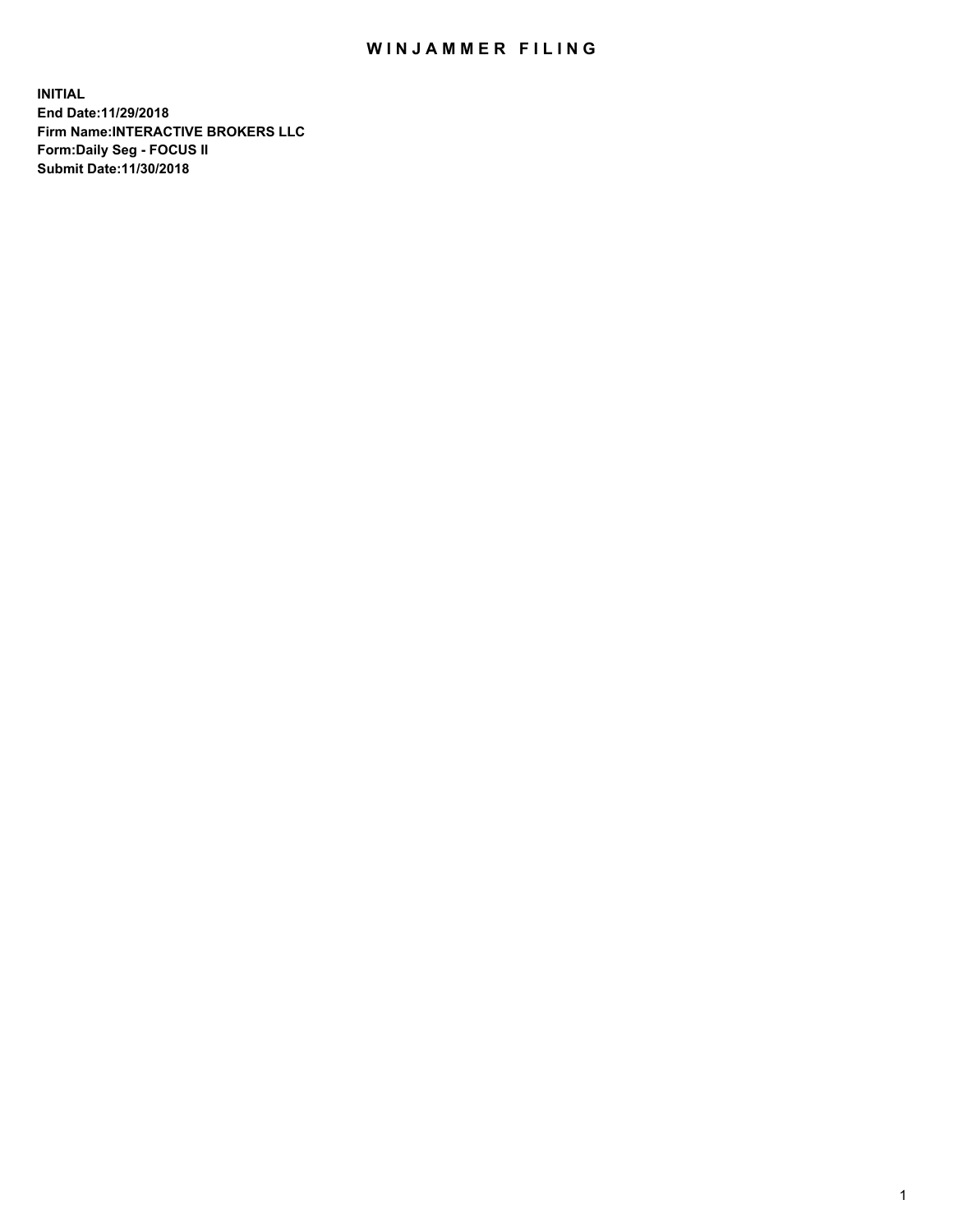**INITIAL End Date:11/29/2018 Firm Name:INTERACTIVE BROKERS LLC Form:Daily Seg - FOCUS II Submit Date:11/30/2018 Daily Segregation - Cover Page**

| Name of Company                                                                                                                                                                                                                                                                                                                | <b>INTERACTIVE BROKERS LLC</b>                                                                  |
|--------------------------------------------------------------------------------------------------------------------------------------------------------------------------------------------------------------------------------------------------------------------------------------------------------------------------------|-------------------------------------------------------------------------------------------------|
| <b>Contact Name</b>                                                                                                                                                                                                                                                                                                            | James Menicucci                                                                                 |
| <b>Contact Phone Number</b>                                                                                                                                                                                                                                                                                                    | 203-618-8085                                                                                    |
| <b>Contact Email Address</b>                                                                                                                                                                                                                                                                                                   | jmenicucci@interactivebrokers.c<br>om                                                           |
| FCM's Customer Segregated Funds Residual Interest Target (choose one):<br>a. Minimum dollar amount: ; or<br>b. Minimum percentage of customer segregated funds required:% ; or<br>c. Dollar amount range between: and; or<br>d. Percentage range of customer segregated funds required between:% and%.                         | $\overline{\mathbf{0}}$<br>$\overline{\mathbf{0}}$<br>155,000,000 245,000,000<br>0 <sub>0</sub> |
| FCM's Customer Secured Amount Funds Residual Interest Target (choose one):<br>a. Minimum dollar amount: ; or<br>b. Minimum percentage of customer secured funds required:%; or<br>c. Dollar amount range between: and; or<br>d. Percentage range of customer secured funds required between:% and%.                            | $\overline{\mathbf{0}}$<br>$\overline{\mathbf{0}}$<br>80,000,000 120,000,000<br>0 <sub>0</sub>  |
| FCM's Cleared Swaps Customer Collateral Residual Interest Target (choose one):<br>a. Minimum dollar amount: ; or<br>b. Minimum percentage of cleared swaps customer collateral required:% ; or<br>c. Dollar amount range between: and; or<br>d. Percentage range of cleared swaps customer collateral required between:% and%. | $\overline{\mathbf{0}}$<br>$\underline{\mathbf{0}}$<br>0 <sub>0</sub><br>0 <sub>0</sub>         |

Attach supporting documents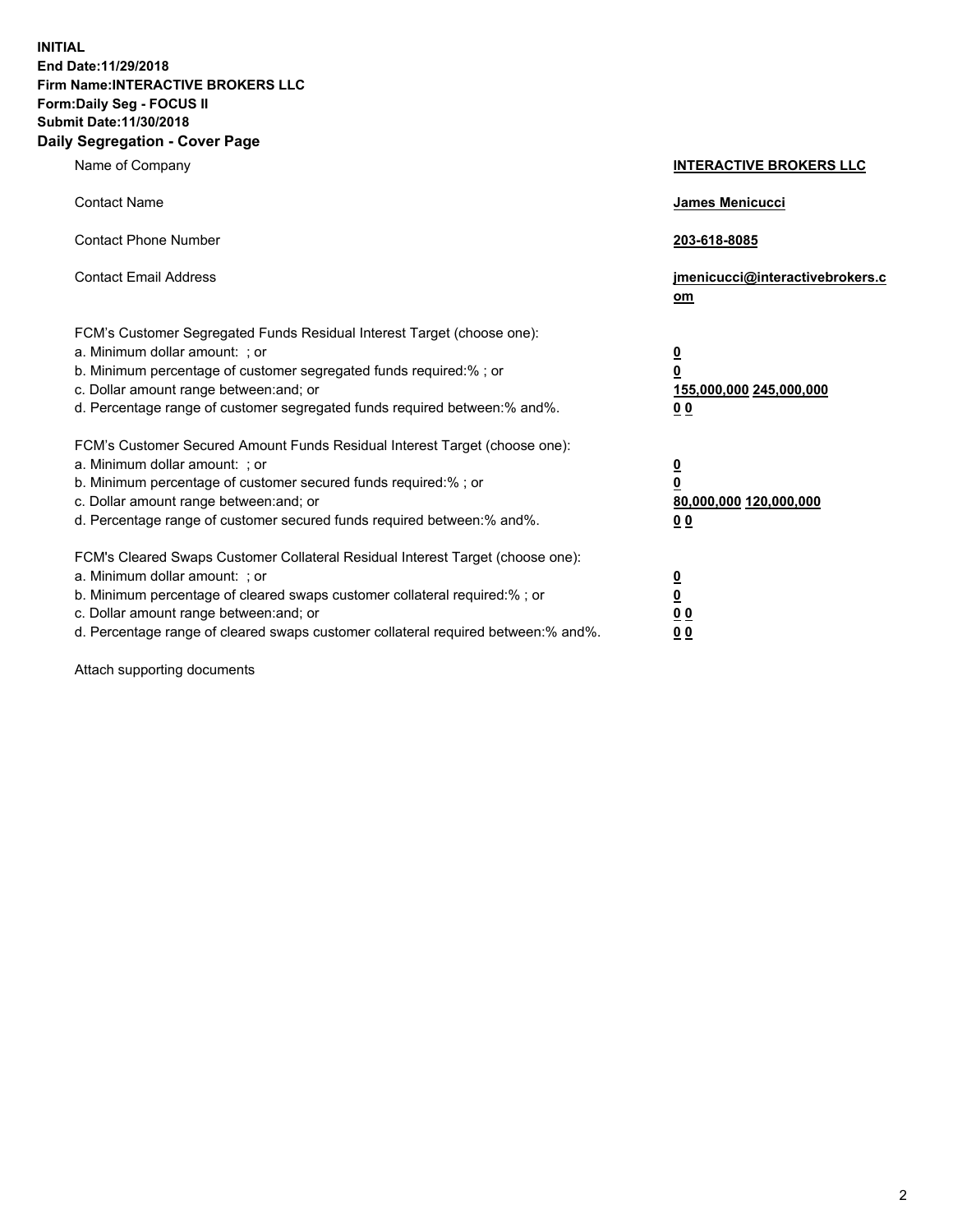## **INITIAL End Date:11/29/2018 Firm Name:INTERACTIVE BROKERS LLC Form:Daily Seg - FOCUS II Submit Date:11/30/2018 Daily Segregation - Secured Amounts**

|     | Daily Segregation - Secured Alliounts                                                             |                                                 |
|-----|---------------------------------------------------------------------------------------------------|-------------------------------------------------|
|     | Foreign Futures and Foreign Options Secured Amounts                                               |                                                 |
|     | Amount required to be set aside pursuant to law, rule or regulation of a foreign                  | $0$ [7305]                                      |
|     | government or a rule of a self-regulatory organization authorized thereunder                      |                                                 |
| 1.  | Net ledger balance - Foreign Futures and Foreign Option Trading - All Customers                   |                                                 |
|     | A. Cash                                                                                           | 480,912,423 [7315]                              |
|     | B. Securities (at market)                                                                         | 0 [7317]                                        |
| 2.  | Net unrealized profit (loss) in open futures contracts traded on a foreign board of trade         | -28,631,390 [7325]                              |
| 3.  | Exchange traded options                                                                           |                                                 |
|     | a. Market value of open option contracts purchased on a foreign board of trade                    | 63,799 [7335]                                   |
|     | b. Market value of open contracts granted (sold) on a foreign board of trade                      | -170,241 [7337]                                 |
| 4.  | Net equity (deficit) (add lines 1. 2. and 3.)                                                     | 452, 174, 591 [7345]                            |
| 5.  | Account liquidating to a deficit and account with a debit balances - gross amount                 | 4,346 [7351]                                    |
|     | Less: amount offset by customer owned securities                                                  | 0 [7352] 4,346 [7354]                           |
| 6.  | Amount required to be set aside as the secured amount - Net Liquidating Equity                    | 452,178,937 [7355]                              |
|     | Method (add lines 4 and 5)                                                                        |                                                 |
| 7.  | Greater of amount required to be set aside pursuant to foreign jurisdiction (above) or line<br>6. | 452,178,937 [7360]                              |
|     | FUNDS DEPOSITED IN SEPARATE REGULATION 30.7 ACCOUNTS                                              |                                                 |
| 1.  | Cash in banks                                                                                     |                                                 |
|     | A. Banks located in the United States                                                             | 82,098,163 [7500]                               |
|     | B. Other banks qualified under Regulation 30.7                                                    | 0 [7520] 82,098,163 [7530]                      |
| 2.  | Securities                                                                                        |                                                 |
|     | A. In safekeeping with banks located in the United States                                         | 398,366,650 [7540]                              |
|     | B. In safekeeping with other banks qualified under Regulation 30.7                                | 0 [7560] 398,366,650 [7570]                     |
| 3.  | Equities with registered futures commission merchants                                             |                                                 |
|     | A. Cash                                                                                           | $0$ [7580]                                      |
|     | <b>B.</b> Securities                                                                              | $0$ [7590]                                      |
|     | C. Unrealized gain (loss) on open futures contracts                                               | $0$ [7600]                                      |
|     | D. Value of long option contracts                                                                 | $0$ [7610]                                      |
|     | E. Value of short option contracts                                                                | 0 [7615] 0 [7620]                               |
| 4.  | Amounts held by clearing organizations of foreign boards of trade                                 |                                                 |
|     | A. Cash                                                                                           | $0$ [7640]                                      |
|     | <b>B.</b> Securities                                                                              | $0$ [7650]                                      |
|     | C. Amount due to (from) clearing organization - daily variation                                   | $0$ [7660]                                      |
|     | D. Value of long option contracts                                                                 | $0$ [7670]                                      |
|     | E. Value of short option contracts                                                                | 0 [7675] 0 [7680]                               |
| 5.  | Amounts held by members of foreign boards of trade                                                |                                                 |
|     | A. Cash                                                                                           | 107,395,906 [7700]                              |
|     | <b>B.</b> Securities                                                                              | $0$ [7710]                                      |
|     | C. Unrealized gain (loss) on open futures contracts                                               | -15,340,784 [7720]                              |
|     | D. Value of long option contracts                                                                 | 63,799 [7730]                                   |
|     | E. Value of short option contracts                                                                | <u>-170,241</u> [7735] <b>91,948,680</b> [7740] |
| 6.  | Amounts with other depositories designated by a foreign board of trade                            | $0$ [7760]                                      |
| 7.  | Segregated funds on hand                                                                          | $0$ [7765]                                      |
| 8.  | Total funds in separate section 30.7 accounts                                                     | 572,413,493 [7770]                              |
| 9.  | Excess (deficiency) Set Aside for Secured Amount (subtract line 7 Secured Statement               | 120,234,556 [7380]                              |
|     | Page 1 from Line 8)                                                                               |                                                 |
| 10. | Management Target Amount for Excess funds in separate section 30.7 accounts                       | 80,000,000 [7780]                               |
| 11. | Excess (deficiency) funds in separate 30.7 accounts over (under) Management Target                | 40,234,556 [7785]                               |
|     |                                                                                                   |                                                 |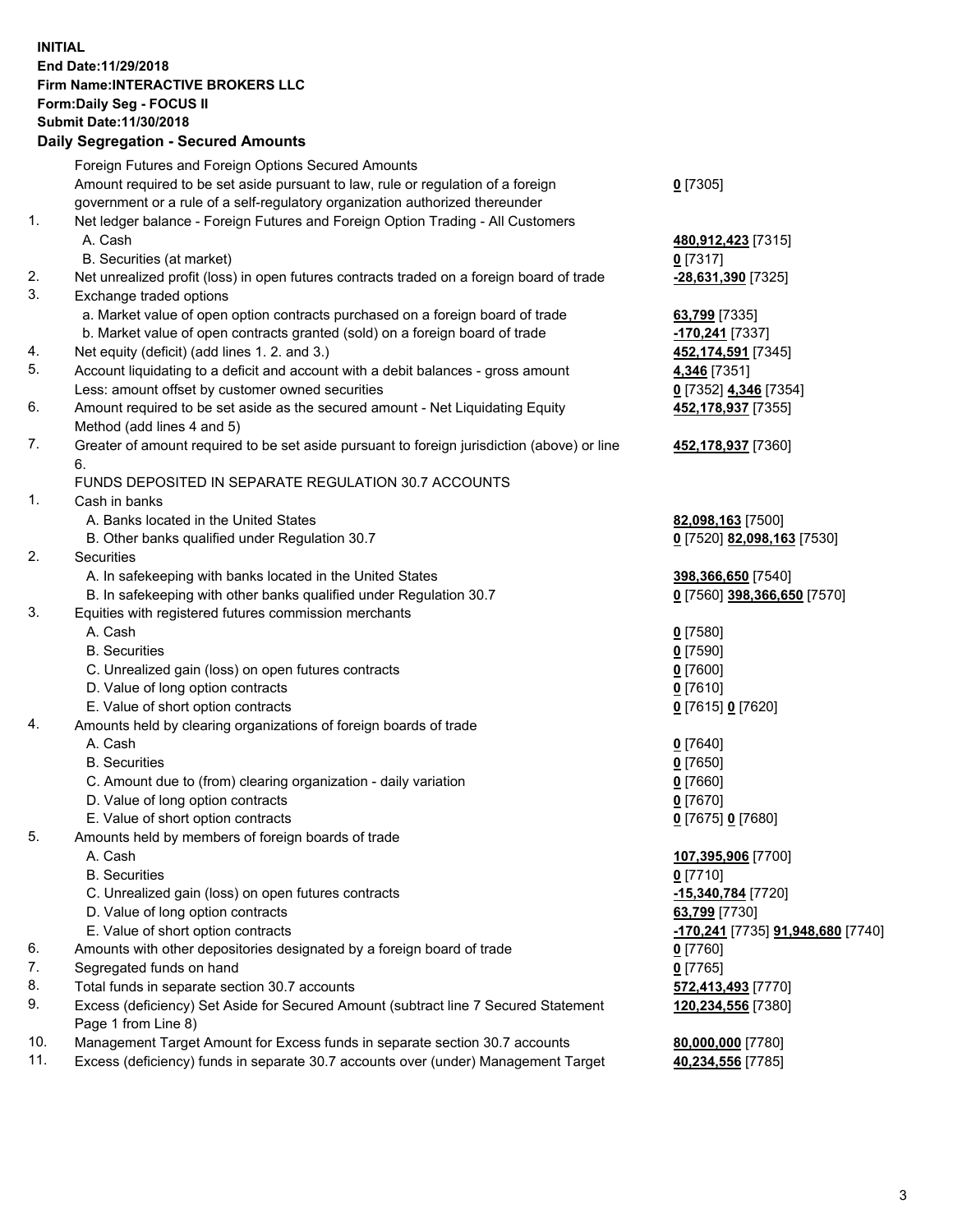**INITIAL End Date:11/29/2018 Firm Name:INTERACTIVE BROKERS LLC Form:Daily Seg - FOCUS II Submit Date:11/30/2018 Daily Segregation - Segregation Statement** SEGREGATION REQUIREMENTS(Section 4d(2) of the CEAct) 1. Net ledger balance A. Cash **4,051,553,998** [7010] B. Securities (at market) **0** [7020] 2. Net unrealized profit (loss) in open futures contracts traded on a contract market **-89,208,020** [7030] 3. Exchange traded options A. Add market value of open option contracts purchased on a contract market **454,551,397** [7032] B. Deduct market value of open option contracts granted (sold) on a contract market **-573,817,247** [7033] 4. Net equity (deficit) (add lines 1, 2 and 3) **3,843,080,128** [7040] 5. Accounts liquidating to a deficit and accounts with debit balances - gross amount **1,508,182** [7045] Less: amount offset by customer securities **0** [7047] **1,508,182** [7050] 6. Amount required to be segregated (add lines 4 and 5) **3,844,588,310** [7060] FUNDS IN SEGREGATED ACCOUNTS 7. Deposited in segregated funds bank accounts A. Cash **788,172,565** [7070] B. Securities representing investments of customers' funds (at market) **1,998,881,500** [7080] C. Securities held for particular customers or option customers in lieu of cash (at market) **0** [7090] 8. Margins on deposit with derivatives clearing organizations of contract markets A. Cash **236,436,250** [7100] B. Securities representing investments of customers' funds (at market) **1,167,729,461** [7110] C. Securities held for particular customers or option customers in lieu of cash (at market) **0** [7120] 9. Net settlement from (to) derivatives clearing organizations of contract markets **-5,646,359** [7130] 10. Exchange traded options A. Value of open long option contracts **454,443,786** [7132] B. Value of open short option contracts **-573,718,987** [7133] 11. Net equities with other FCMs A. Net liquidating equity **0** [7140] B. Securities representing investments of customers' funds (at market) **0** [7160] C. Securities held for particular customers or option customers in lieu of cash (at market) **0** [7170] 12. Segregated funds on hand **0** [7150] 13. Total amount in segregation (add lines 7 through 12) **4,066,298,216** [7180] 14. Excess (deficiency) funds in segregation (subtract line 6 from line 13) **221,709,906** [7190] 15. Management Target Amount for Excess funds in segregation **155,000,000** [7194] **66,709,906** [7198]

16. Excess (deficiency) funds in segregation over (under) Management Target Amount Excess

4